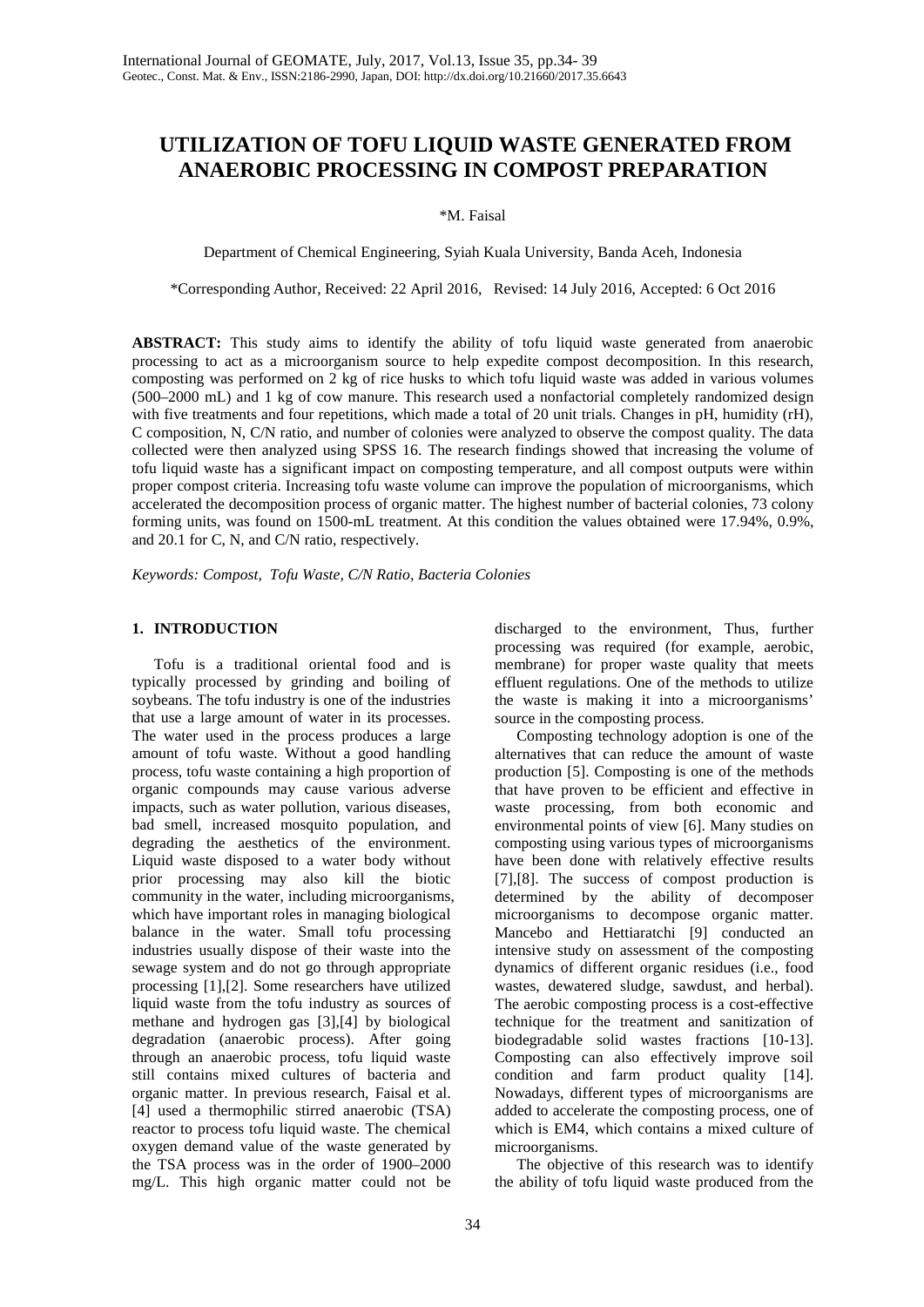TSA process to act as a microorganisms' source to help accelerate the decomposition process of composting. It was expected that the mixedcultures bacteria contained in the tofu waste could accelerate the decomposition process of the compost.

## **2. RESEARCH METHODS**

The materials used to make compost in this research consisted of rice husks, manure (the matured type), and tofu liquid waste produced from TSA reactor processing. The characteristic of tofu waste has been described previously [2].

#### **2.1 Trial Design**

This research used a nonfactorial completely randomized design with five treatments and four repetitions, which made a total of 20 trial units.

Types of treatment: P0: 2 kg rice husks + 1 kg manure; P1: 2 kg rice husks  $+1$  kg manure  $+500$ mL tofu liquid waste; P2: 2 kg rice husks + 1 kg manure + 1000 mL tofu liquid waste; P3: 2 kg rice husks  $+1$  kg manure  $+1500$  mL tofu liquid waste; P4: 2 kg rice husks  $+1$  kg manure  $+2000$  mL tofu liquid waste.

Data analysis was conducted using SPSS 16, where if the analysis of variance showed a significant difference, it would be followed by the Smallest Real Difference Test at the 5% level.

#### **2.2 Experimental**

#### *2.2.1 Preparation of compost*

The materials used to make the compost were rice husks and manure, at a ratio of 2:1. One (1) kg of trash-free dry rice husks was mixed with 2 kg of manure. The manure used in the process was matured manure that had characteristics of low temperature, less strong smell, and dry. All bacteria (tofu waste) were fed into the composter (with a capacity of 30 L and equipped with a temperature indicator). The temperature, pH, and relative humidity (rH) of the composting were observed on a daily basis for 60 days. The observation was limited to the C/N ratio, C organic, total N, and the number of decomposer microorganism colonies. The analyses followed the procedure given in standard methods for the examination of water and wastewater. Determination of total nitrogen was done based on the total Kjeldahl nitrogen content and carbon was measured by gravimetric analysis.

#### **3. RESULTS AND DISCUSSION**

#### **3.1 Temperature Changes**

 Temperature is one of the key indicators in compost making. Heat is generated by microorganisms' activity when decomposing organic matter. Temperature can also be used to find out how well the composting process is and to what extent decomposition has taken place. The results of analysis of variance using SPSS 16 showed that the tofu waste volume treatment had a significant impact  $(P = 0.001 < 0.05)$  on the compost. The observation results revealed that the average composting temperature during each treatment showed irregular temperature fluctuation and this was almost the same in each treatment.



Fig. 1 Temperature as a function of time.

Figure 1 shows that the highest composting temperature of 34.75 °C occurred with the 1000 mL treatment during the first week of the composting period. In contrast, the lowest temperature of 26.75 °C occurred on the 1500-mL treatment during week 21. The observation results also revealed that adding tofu waste in various volumes caused significant temperature increases during the composting period.

The maximum temperature of the composting process involving thermophilic microorganisms is 45–59  $\degree$ C, where at that point the composting process will be better [15]. In this study, the initial highest composting temperature was only 34.75 °C, which indicated that all treatment variations did not reach the required temperature for thermophilic microorganisms to grow and develop. In other words, mesophilic microorganisms played a role in this composting process. This was presumably caused by the high humidity of the pile, which prevented maximum heat production. This caused the compost to be unable to reach the optimum temperature required for thermophilic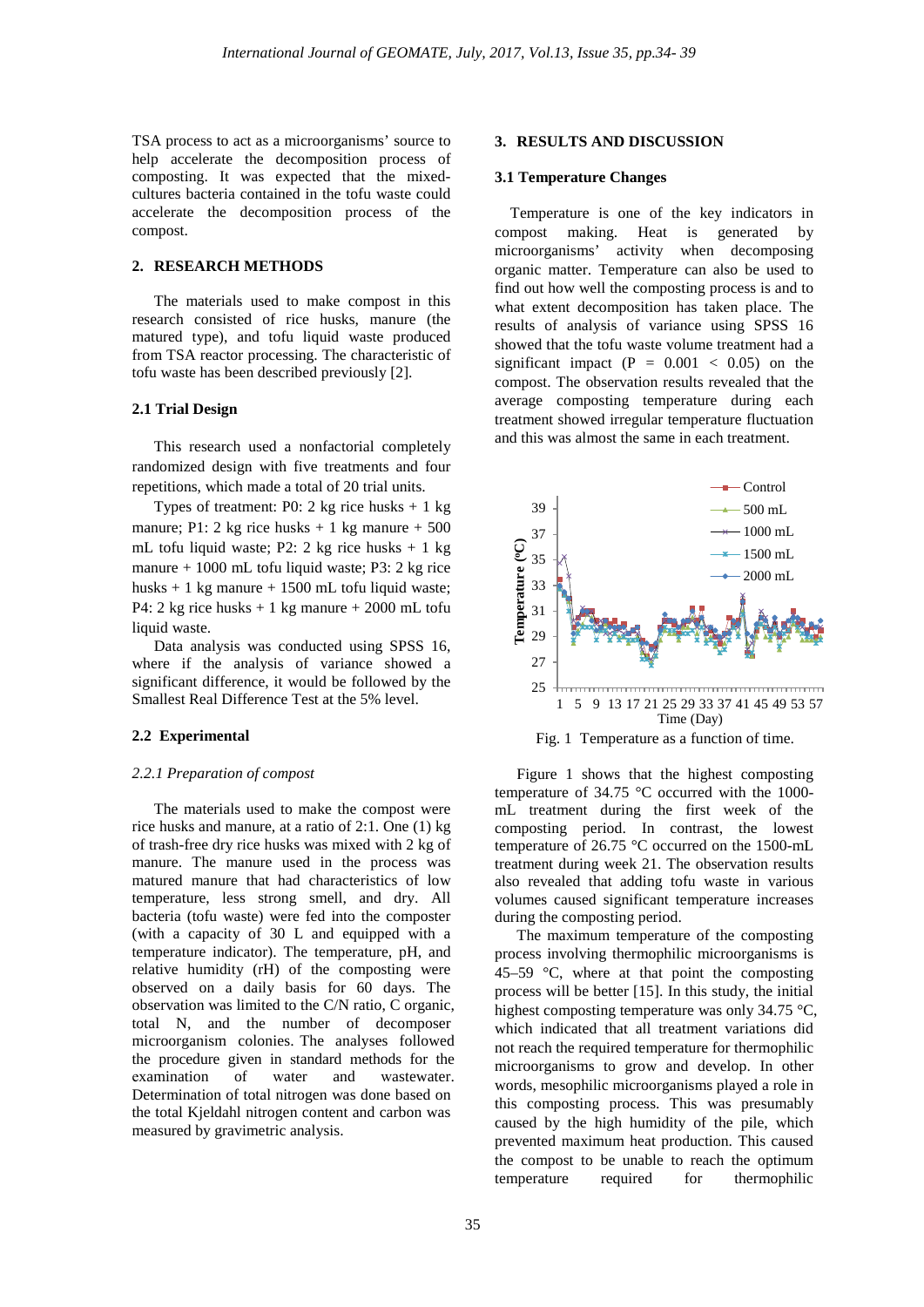microorganisms to grow, resulting in a slow composting process. The compost temperature declined after the first week as microorganisms' activity to decompose organic matter reduced. The temperature decline could also mean that the compost had matured and mineralization process of nutrients had taken place.

#### **3.1 Compost Characteristics (C/N Ratio, Organic C, and Total N)**

 On day 60, chemical analysis to find out compost quality was carried out. The compost testing consisted of C, N, and C/N ratio analyses. The results of laboratory analysis of the matured compost's chemical contents are shown in Table 1. Tables 2 and 3 show the standard compost criteria according to the Indonesian National Standard (SNI) and Regulation of the Minister of Agriculture No. 2/Pert/HK.060/2/2006, respectively [16].

Table 1 Compost's chemical contents

| Treatment organic | C<br>(% ) | N<br>total<br>(% ) | Ratio<br>C/N | Tempe-<br>rature<br>$({}^{\circ}C)$ | rH<br>(% ) | pН  |
|-------------------|-----------|--------------------|--------------|-------------------------------------|------------|-----|
| Control           | 20.52     | 1.09               | 18.73        | 29.9                                | $\theta$   |     |
| $500 \text{ mL}$  | 19.03     | 0.94               | 20.42        | 28.7                                | 12.4       | 6.7 |
| $1000 \text{ mL}$ | 18.48     | 0.87               | 21.09        | 29.9                                | 20.2       | 6.5 |
| $1500 \text{ mL}$ | 17.94     | 0.9                | 20.1         | 29.1                                | 44         | 5.6 |
| $2000 \text{ mL}$ | 17.51     | 0.7                | 25.08        | 29.9                                | 53.6       | 5.3 |

Table 2 Compost characteristics according to the Indonesian National Standard (SNI-19-7030-2004)

|      | Limit organic<br>(%) | total<br>$(\%)$ | Ratio<br>C/N | Tempe-<br>rature<br>. °C | rH<br>(%) | pH   |
|------|----------------------|-----------------|--------------|--------------------------|-----------|------|
| Min. | 9.8                  | 0.4             | 10           |                          |           | 6.8  |
| Max. | 32                   |                 | 20           | 30                       | 50        | 7.49 |

Table 3 Compost characteristics according to the Regulation of the Minister of Agriculture No. 2/Pert/HK.060/2/2006

| Contents organic | (% ) | N<br>total<br>(% ) | Ratio<br>C/N | Tempe-<br>rature<br>$(^{\circ}C)$ | rH<br>(% )            | pH |
|------------------|------|--------------------|--------------|-----------------------------------|-----------------------|----|
| Solid            | >12  | 0.4                | $10 + 25$    |                                   | $13 \pm 20$ 4 $\pm$ 8 |    |

The C/N ratio is a comparison between carbon and nitrogen. The C/N ratio is widely used as an indicator of compost maturity [17]. The C/N ratio is used to identify the presence of microorganisms in an area because nitrogen is absorbed by plants and dead microorganisms leave carbon sediment.

A low C/N ratio of between 4 and 10:1 generally comes from the sea. Plants with wood vessels on land will provide sediment (organic matter pile) with C/N ratio <20 [18]. According to Setyorini et al.[19], the C/N ratio of good compost is 10–20, depending on the raw materials and humidity level.

Based on Table 1, the C/N characteristics of compost according to the SNI on the control treatment and the 1500-mL treatment with C/N ratio value were 18.73 and 20.1, respectively. Table 1 also shows that the C/N ratio from the highest compost treatments, i.e., in volume 2000 mL, was an average of 25.08 and the content of the N element was 0.7%, which was also the lowest of all treatments. We assume that the 2000 mL compost treatment requires longer decomposition to reach the level where the C/N ratio is <20.

As shown in Table 3, however, all treatments to the tofu waste compost with various volumes met the criteria of good solid compost. The analysis results also showed that organic C and total N contents on all treatments met the criteria of good compost for agriculture.

 The high C/N ratio found in the 2000 mL volume treatment was presumably due to too much tofu waste being added to the compost, causing low temperature and a slow decomposition process. In contrast, the low C/N ratio in the control treatment was due to temperature rise, causing rapid microorganism effectiveness. The higher the temperature, the lower the C/N value will be [20]. The decline in C/N ratio was due to the increased microorganisms' activity during the organic matter break down process. The pile containing too little nitrogen would not produce heat for a rapid break down of matter, causing the C/N value to stay high.

#### **3.2 Acidity (pH) and Humidity (rH)**

## *3.2.1 Acidity (pH*)

 The results of data analysis using SPSS showed that the influence of tofu waste volume on compost pH was significant, where  $P < 0.05$ , thus H0 was rejected, which means that the average acidity (pH) of each volume treatment applied to the tofu waste was different. The pH change in the composting process varies vastly [21] depending on the types of composting materials and the microorganisms in it. Figure 2 shows the influence of waste volume on pH of compost. Compost acidity criteria are: very acidic <4.5, acidic 4.5–5.5, semi-acidic 5.6–6.5, neutral 6.6–7.5, semi-alkali 7.6–8.5, alkali >8.5. In Figure 2, the 1500 mL and 1000 mL volumes were included in semi-acidic, the 500 mL and control were included in the neutral criteria. Matured compost usually has a pH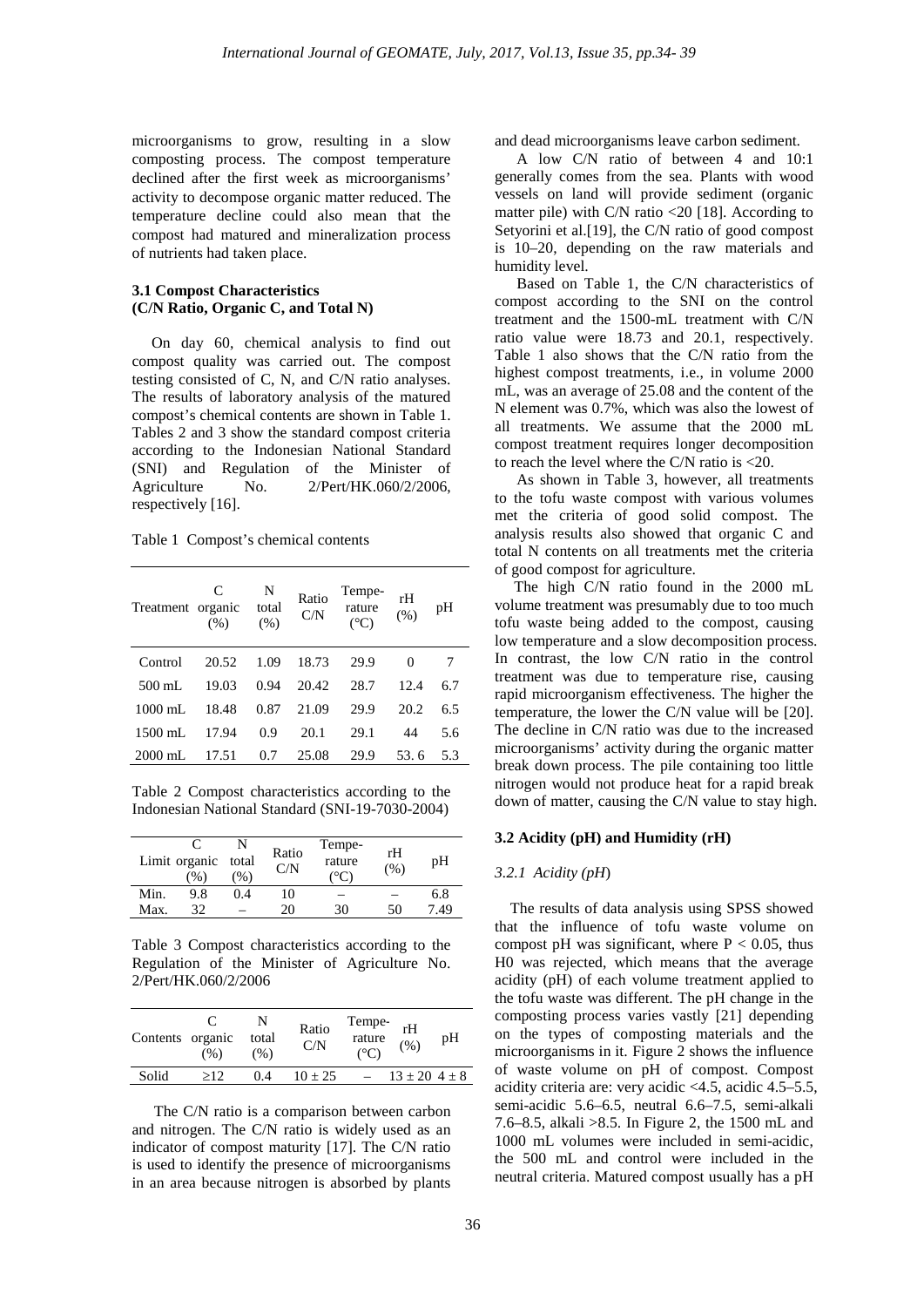



The pH of optimum composting ranged between 5.5 and 8.0. The pH of the 2000-mL treatment was included in acidic criteria as the activity of the microorganisms was to decompose organic matter and to produce simple organic acids. This signified that the composting process on that particular treatment was still continuing.

 The composting process of organic matter can occur in a large pH range. The composting alone would cause changes to the organic matter and the pH. Although the pH of several treatments involving tofu waste was still in the acidic category, according to the standards in Table 3, all of the treatments with tofu waste met the criteria of compost used in agriculture, as the pH of the compost was higher than 4 and close to neutral.

#### *3.2.2 Humidity (rH)*

Humidity plays an important role in the metabolism process of microbes and indirectly influences oxygen supply. Microorganisms can utilize organic matter if the organic matter is dissolved in water. Sufficient humidity is required during the composting process [22]. High levels of humidity are harmful for efficient composting development because of decreasing the air void volume available for oxygen movement [22].

The results of data analysis showed that the influence of tofu waste volume on compost rH was significant, where the value of  $P < 0.05$ , so that H0 was rejected. In other words, the average humidity (rH) of each tofu waste volume treatment was indeed different.

Figure 3 shows the influence of tofu waste on compost rH. It can be seen that the smaller the volume of tofu waste in the composting process, the lower the humidity. Figure 3 also shows that the 500-mL treatment had humidity below the standard matured compost. The 1000-mL, 1500 mL, and 2000-mL treatments met the criteria of proper compost, as indicated in Table 3.



Fig. 3 Influence of waste volume on rH of compost

## **3.3 Number of Bacteria Colonies**

Figure 4 shows the influence of various tofu waste volumes on the number of bacteria colonies in the compost. Analysis of variance showed that treatment of adding tofu waste did not have a significant influence ( $P = 0.744 > 0.05$ ) on the number of microorganisms, especially bacteria. In other words, the number of bacteria colonies in each treatment was the same or no different from one another.

The maximum number of bacteria colonies was mostly found in the 1500-mL treatment. This was related to the value of C/N for that particular treatment. In the 1500-mL treatment, the bacteria had sufficient energy sources.



Fig. 4 the influence of various tofu waste volumes on the number of bacteria colonies

 Although there was a difference between the analysis of variance and the number of bacteria colonies in each treatment, adding tofu waste in the composting process gave significant results. This is consistent with Hindersah's study [20], which found that adding tofu waste and bioactivator (cow manure) can increase the quality of compost microbiology. It is explained further that tofu waste can increase the total population of bacteria, fungi, Azotobacter sp. and phosphatesolubilizing bacteria. The basic components required as nutrients for microorganisms are carbon, nitrogen, and water. Microorganisms will use C compounds as an energy source to breed and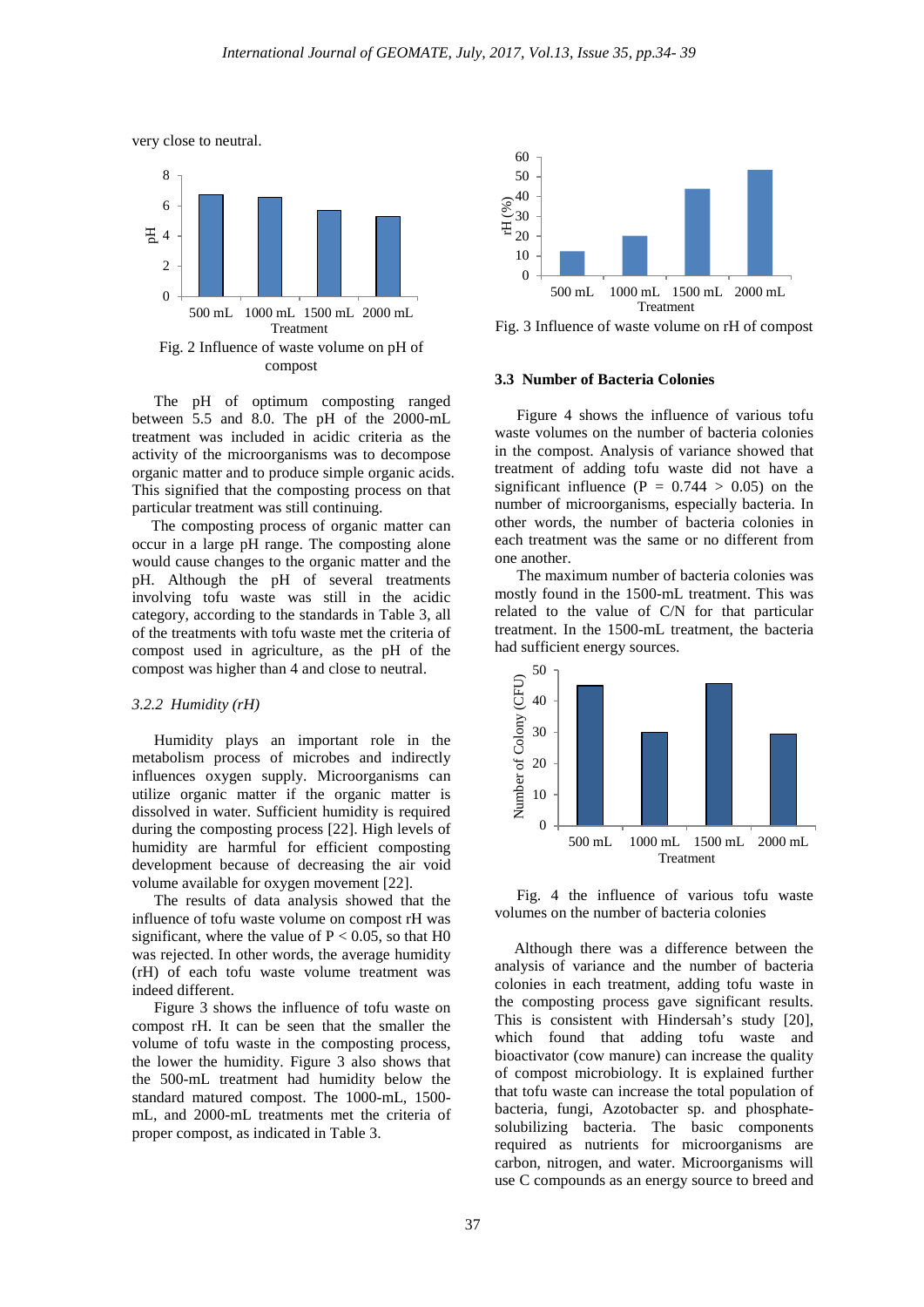use N to synthesize protein. During the composting process, many fungi and bacteria are responsible for the degradation of complex polymeric substrates, such as pectin, lignin, cellulose, and hemicellulose [8]. Li et al. [23] reported that, in general, the most efficient lignocellulose degraders are fungi due to the fact that their mycelial structure has a competitive advantage over bacteria.

The species of bacteria found in the compost on each treatment remain unknown. It was assumed that the decomposer bacteria that played a role in decomposing the organic material in the tofu waste compost were the lactate acidic bacteria (Lactobacillus sp.). Bacteria of this type are commonly found in composting material. Bacteria Lactobacillus sp. were able to reduce dangerous microorganisms and to decompose organic matter rapidly.

## **4. CONCLUSIONS**

Microorganisms found in tofu waste generated using a TSA reactor can be used as decomposers in the making of rice husk compost. Increasing tofu waste volume can increase the population of microorganisms, which accelerates the organic material degradation process. All treatments of tofu waste compost involving various volumes meet the criteria of good solid compost. The analysis results also showed that organic C and total N contents in all treatments meet the criteria of good compost for agriculture. The highest number of bacteria colonies was mostly found in the 1500-mL treatment. Further research with various compost quality analyses (e.g., P, K, trace elements) will support this preliminary study.

# **5. ACKNOWLEDGEMENTS**

This work was supported by the Ministry of Research, Technology, and Higher Education of Indonesia with a research grant for International Research Collaboration and Scientific Publication. The authors also thank Ms. Afriyani, who helped in the data analysis of this study.

# **6. REFERENCES**

- [1] Faisal M, Machdar I, Mulana F, Daimon H, "Potential renewable energy from tofu processing waste in Banda aceh city, Indonesia. Asian J. Chem.", Vol. 26, No.18, Oct. 2015, pp. 6601-6604.
- [2] Faisal M, Mulana F, Gani A, Daimon H, "Physical and chemical properties of wastewater discharged from tofu industries in

Banda Aceh city, Indonesia", Res. J Pharm. Bio. Chem. Sci., Vol. 6, No. 4, Jul. 2015, pp. 1053-1058.

- [3] Lay CH, Sen B, Huang SC, Chen CC, Lin CY, "Sustainable bioenergy production from tofuprocessing wastewater by anaerobic hydrogen fermentation for onsite energy recovery", Renew. Energ., Vol. 58, Oct. 2013, pp 60-67.
- [4] Faisal M, Gani A, Mulana F, Daimon H, "Treatment and utilization of industrial tofu waste in Indonesia", Asian J. Chem, Vol. 28, No.3, Feb. 2016, pp. 501-507.
- [5] Mohee R, Boojhawon A, Sewhoo B, Rungasamy S, Somaroo GD, Mudhoo A, "Assessing the potential of coal ash and bagasse ash as inorganic amendments during composting of municipal solid wastes", J. Envi. Mana., Vol. 159, Aug. 2015, pp. 209- 217.
- [6] López R, Giráldez I, Palma A, Díaz MJ, "Assessment of compost maturity by using an electronic nose", Waste Mana., Vol. 48, Feb. 2016, pp.174-180.
- [7] Chen Y, Zhou W, Li Y, Zhang J, Zeng G, Huang A, Huang J, "Nitrite reductase genes as functional markers to investigate diversity of denitrifying bacteria during agricultural waste composting" Environ. Biotechnol., Vol. 98, May 2014, pp. 4233-4243.
- [8] Ventorino V, Parillo R, Testa A, Viscardi S, Espresso F, Pepe O,"Chestnut green waste composting for sustainable forest management: Microbiota dynamics and impact on plant disease control", J. Environ. Manage., Vol. 166, Jan 2016, pp.168-177.
- [9] Mancebo U, Hettiaratchi JPA, "Rapid assessment of methanotrophic capacity of compost-based materials considering the effects of air-filled porosity, water content and dissolved organic carbon", Bioresour. Technol. Vol.177, Feb. 2015, pp.125-133.
- [10]Komilis D, Evangelou A, Voudrias E, "Monitoring and optimizing the cocomposting of dewatered sludge: a mixture experimental design approach", J. Environ. Manage. 92 (9), Sep. 2011, pp. 2241-2249.
- [11]Lopez R, Burgos P, Madrid F, Camuna I," Source separate collection of recyclables reduces chromium and nickel content in municipal solid waste compost. CLEAN - Soil, Air. Water, Vol. 43, No.3, Mar 2015, pp. 427- 433.